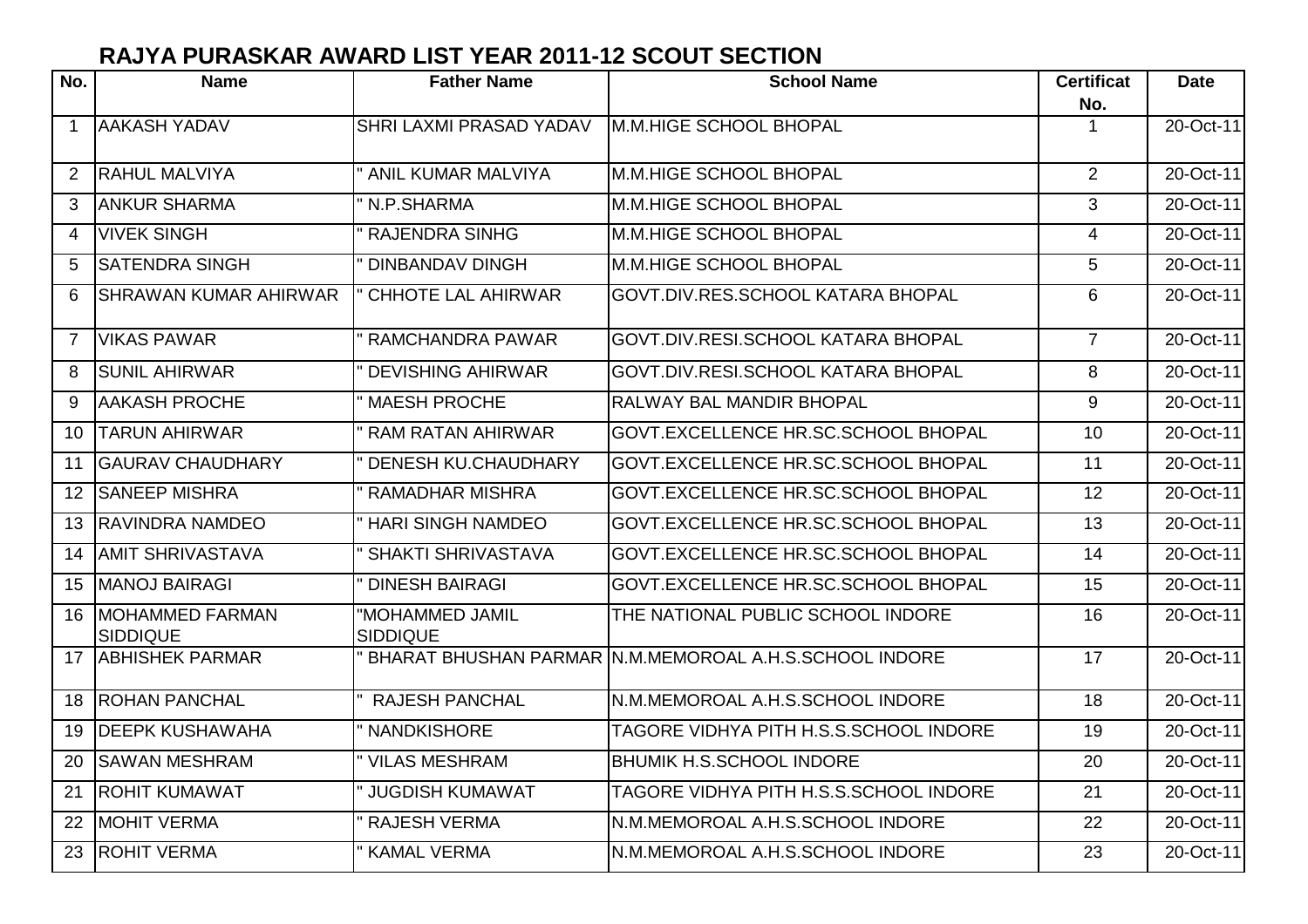| No. | <b>Name</b>                    | <b>Father Name</b>       | <b>School Name</b>                                   | <b>Certificat</b><br>No. | <b>Date</b> |
|-----|--------------------------------|--------------------------|------------------------------------------------------|--------------------------|-------------|
| 24  | <b>SUMIT SAMUEL</b>            | <b>SUDHIR SAMUEL</b>     | ANGEL HEARTS ACADEMY INDORE                          | 24                       | 20-Oct-11   |
| 25  | NARENDRA PAWAR                 | <b>RADHA SINGH PAWAR</b> | MAHAVIR BAL MANDIR (HOLKAR GROUP) INDORE             | 25                       | 20-Oct-11   |
| 26  | <b>LUCKY JAISWAL</b>           | <b>DINESH JAISWAL</b>    | MOUNT CARMAL SCHOOL (HOLKAR GROUP)<br><b>INDORE</b>  | 26                       | 20-Oct-11   |
| 27  | <b>DHEERAJ KHANDELWAL</b>      | <b>MAHESH KHANDELWAL</b> | GYNODAYA VIDHYALAYA (HOLKAR GROUP)<br><b>INDORE</b>  | 27                       | 20-Oct-11   |
| 28  | <b>GOURAVE GOAD</b>            | <b>HIRALAL GOAD</b>      | PRAGATI H.S.SCHOOL (HOLKAR GROUP) INDORE             | 28                       | 20-Oct-11   |
| 29  | <b>ANAND CHOUHAN</b>           | <b>ASHOK CHOUHAN</b>     | NALANDA SCHOOL INDORE                                | 29                       | 20-Oct-11   |
| 30  | <b>RITESH MAURYA</b>           | <b>DINESH MAURYA</b>     | GYNODAYA VIDHYALAYA (HOLKAR GROUP)<br><b>INDORE</b>  | 30                       | 20-Oct-11   |
| 31  | <b>SAURABH SINGH</b>           | <b>SUSHIL SINGH</b>      | ANA CONVENT SCHOOL (HOLKER GROUP)<br><b>INDORE</b>   | 31                       | 20-Oct-11   |
| 32  | <b>RAHUL JAT</b>               | <b>KAILASH JAT</b>       | LAV KUSH VIDHY VIHAR (HOLKAR GROUP)<br><b>INDORE</b> | 32                       | 20-Oct-11   |
| 33  | <b>SHISHIR SHUKLA</b>          | <b>VINOD SHUKLA</b>      | NEW FATHER SCHOOL (HOLKER GROUP) INDORE              | 33                       | 20-Oct-11   |
| 34  | <b>RAVINDRA NAYAK</b>          | " JASWANT NAYAK          | LAV KUSH VIDHY VIHAR (HOLKAR GROUP)<br><b>INDORE</b> | 34                       | 20-Oct-11   |
| 35  | <b>CHANDRA BHAN BAGHEL</b>     | " VEER SINGH BAGHEL      | NEW FATHER SCHOOL (HOLKER GROUP) INDORE              | 35                       | 20-Oct-11   |
| 36  | <b>HARIOM DAS RAMAWAT</b>      | MANGAL DAS RAMAWAT       | GOVT.H.S.SCHOOL DHAMNAR, MANDSAUR                    | 36                       | 20-Oct-11   |
| 37  | <b>AJAY DHAKAD</b>             | <b>JEGDISH DHAKAD</b>    | GOVT.EXCELLENCE H.S.SCHOOL MANDSAUR                  | 37                       | 20-Oct-11   |
| 38  | <b>VIJAY DHAKAD</b>            | <b>BADRILAL DHAKAD</b>   | ANKUR H.S.S.SCHOOL DALODA,                           | 38                       | 20-Oct-11   |
| 39  | <b>BADRILAL KUMAWAT</b>        | <b>GOPAL JI KUMAWAT</b>  | GOVT.H.S.SCHOOL KUNCHROD                             | 39                       | 20-Oct-11   |
| 40  | <b>DEEPK KUMAWAT</b>           | <b>DASHRATH KUMAWAT</b>  | <b>GOVT.H.S.SCHOOL KUCHROD</b>                       | 40                       | 20-Oct-11   |
|     | 41 SANTOSH BAGWAN              | <b>DEVILAL BAGWAN</b>    | GOVT.EXCELLENCE H.S. SCHOOL BAGLI                    | 41                       | 20-Oct-11   |
| 42  | <b>PRVEEN EVNE</b>             | <b>BALRAM EVNE</b>       | <b>GOVT.EXCELLENCE H.S. SCHOOL BAGLI</b>             | 42                       | 20-Oct-11   |
| 43  | <b>SHIVENDRA SINGH RAJAVAT</b> | <b>MANOHAR RAJAVAT</b>   | GOVT.EXCELLENCE H.S. SCHOOL BAGLI                    | 43                       | 20-Oct-11   |
| 44  | <b>ASHISH MANDLOI</b>          | <b>SURESH CHANDRA</b>    | GOVT.EXCELLENCE H.S. SCHOOL BAGLI                    | 44                       | 20-Oct-11   |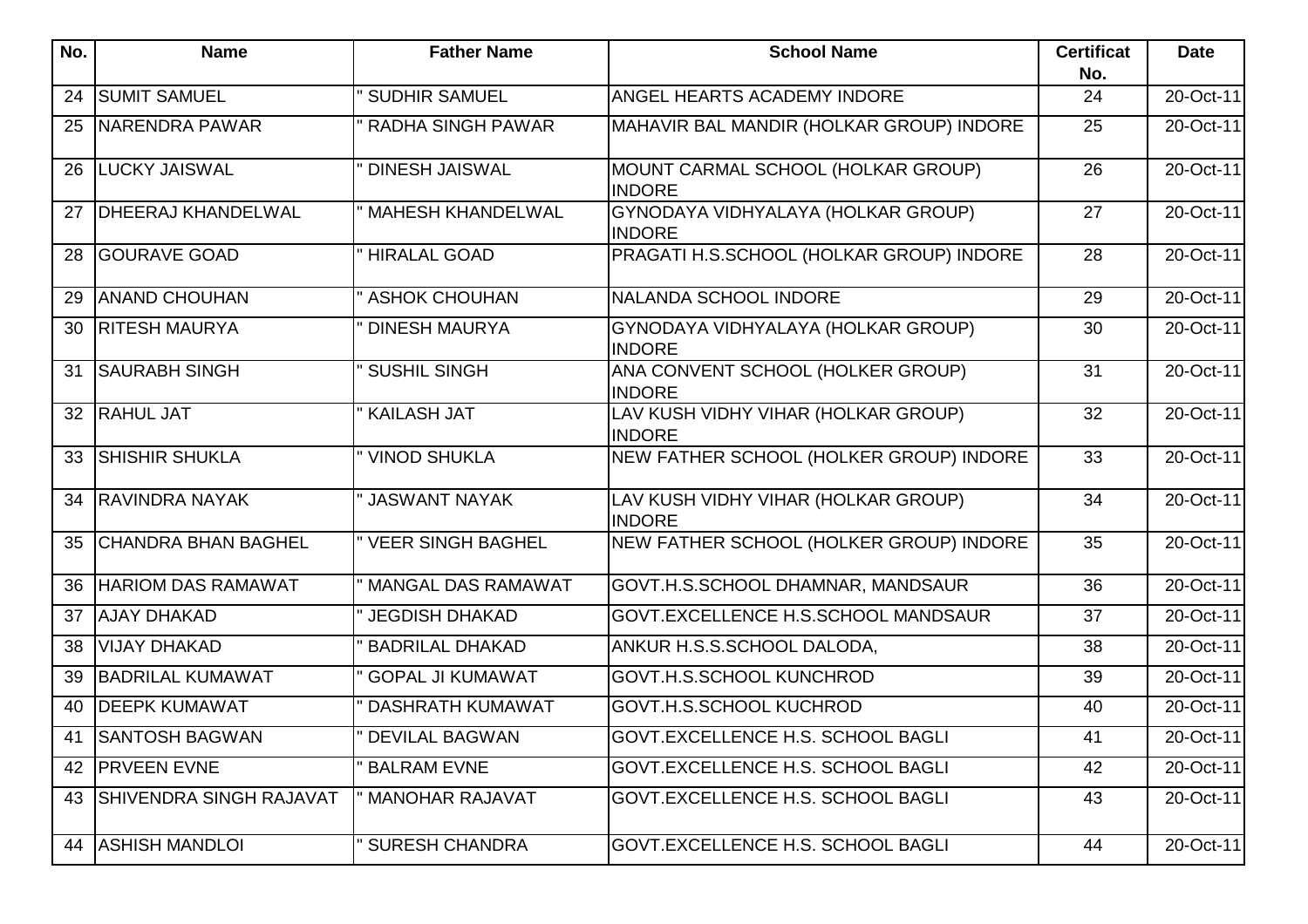| No. | <b>Name</b>               | <b>Father Name</b>          | <b>School Name</b>                   | <b>Certificat</b><br>No. | <b>Date</b> |
|-----|---------------------------|-----------------------------|--------------------------------------|--------------------------|-------------|
| 45  | <b>SHUBHAM DESHMUKH</b>   | <b>RAJENDRA DESHMUKH</b>    | SHISHU VIHAR H.S. SCHOOL DEWAS       | 45                       | 20-Oct-11   |
| 46  | <b>SHUBHAM KEWAT</b>      | <b>RAM PRAKESH KEWAT</b>    | SHISHU VIHAR H.S. SCHOOL DEWAS       | 46                       | 20-Oct-11   |
| 47  | <b>AKASH MALVIYA</b>      | <b>MOHAN LAL MALVIYA</b>    | PARITHOSH HIGH SCHOOL DEWAS          | 47                       | 20-Oct-11   |
| 48  | <b>ARIVINDRA VYAS</b>     | <b>RAMSHARN VYAS</b>        | GOVT .H.S. SCHOOL KUTRAWALI          | 48                       | 20-Oct-11   |
| 49  | <b>ABAISHAK SHARMA</b>    | <b>SATISH SHARMA</b>        | <b>GOVT.H.S.SCHOOL KUTRAWALI</b>     | 49                       | 20-Oct-11   |
| 50  | <b>AKASH SHARMA</b>       | <b>DHAMENDRA SHARMA</b>     | GOVT. EXCELLENCE H.S. SCHOOL MURENA  | 50                       | 20-Oct-11   |
| 51  | <b>AJAY VERMA</b>         | <b>DILIP VERMA</b>          | GOVT.EXCELLENCE H.S.SCHOOL MURENA    | 51                       | 20-Oct-11   |
| 52  | <b>DEVENDRA SINGH</b>     | <b>KARAN SINGH</b>          | GOVT.EXCELLENCE.H.S.SCHOOL MEHGAON   | 52                       | 20-Oct-11   |
| 53  | <b>RINKU SWAMI</b>        | <b>HEMANT SWAMI</b>         | GOVT.H.S.SCHOOL JANAK GANJ           | 53                       | 20-Oct-11   |
| 54  | <b>PRADEEP RATHOR</b>     | <b>JAYSINGH RATHOR</b>      | S.U.M.SCHOOL JANAK GANJ              | 54                       | 20-Oct-11   |
| 55  | <b>CHETAN KUSHWAH</b>     | <b>LAKHENDRA SINGH</b>      | HOVR M.S.S.JIWAJI RAO GWALIOR        | 55                       | 20-Oct-11   |
| 56  | <b>MANISH SHRIVASS</b>    | <b>POORAN SINGH</b>         | NO 2 MURAR                           | 56                       | 20-Oct-11   |
| 57  | <b>PRASANT SWAMI</b>      | " YOGESH SWAMI              | GOVT.HR.SEC.SCHOOL JANK GANJ GWOLIOR | 57                       | 20-Oct-11   |
| 58  | <b>DHANJAY BHARGAV</b>    | <b>RAMESHWAR BHARGAV</b>    | GOVT.HR.SEC.SCHOOL GWOLIOR           | 58                       | 20-Oct-11   |
| 59  | <b>CHITWAN SHARMA</b>     | " H.C. SHARMA               | <b>HAPPY DAYS SCHOOL SHIVPURI</b>    | 59                       | 20-Oct-11   |
| 60  | <b>SHIVAM GOUR</b>        | <b>GEETESH GOUR</b>         | HAPPY DAYS SCHOOL SHIVPURI           | 60                       | 20-Oct-11   |
| 61  | <b>SHIVANSH MEHTA</b>     | <b>KESHAV MEHTA</b>         | HAPPY DAYS SCHOOL SHIVPURI           | 61                       | 20-Oct-11   |
| 62  | <b>AMAN MALHOTRA</b>      | <b>RAJKUMAR MALHOTRA</b>    | <b>HAPPY DAYS SCHOOL SHIVPURI</b>    | 62                       | 20-Oct-11   |
| 63  | AKSHESH SHRIVASTAVA       | " AJAY PRAKASH              | SARASWATI VIDHYA MANDIR DATIA        | 63                       | 20-Oct-11   |
| 64  | <b>ASHISH TIWARI</b>      | <b>RAMGOPAL TIWARI</b>      | SARASWATI VIDHYA MANDIR DATIA        | 64                       | 20-Oct-11   |
| 65  | PRASOON DWIVEDI           | <b>SATISH KUMAR DWIVEDI</b> | SARASWATI VIDHYA MANDIR DATIA        | 65                       | 20-Oct-11   |
| 66  | NAVNEET DUBEY             | <b>AVDHESH DUBEY</b>        | SARASWATI VIDHYA MANDIR DATIA        | 66                       | 20-Oct-11   |
| 67  | <b>ANKIT SAXENA</b>       | ASHOL KUMAR SAXENA          | SARASWATI VIDHYA MANDIR DATIA        | 67                       | 20-Oct-11   |
| 68  | <b>HARSH KUMAR SHARMA</b> | <b>SURESH KUMAR SHARMA</b>  | C.N.H.S.SCHOOL UNAO (DATIA)          | 68                       | 20-Oct-11   |
| 69  | <b>ARUN PATEL</b>         | MAHEDRA PATAL               | SARLA HR.SEC.SCHOOL SARLA NAGAR      | 69                       | 20-Oct-11   |
| 70  | <b>SHADAB KHAN</b>        | " M.S.KHAN                  | SARLA HR.SEC.SCHOOL SARLA NAGAR      | 70                       | 20-Oct-11   |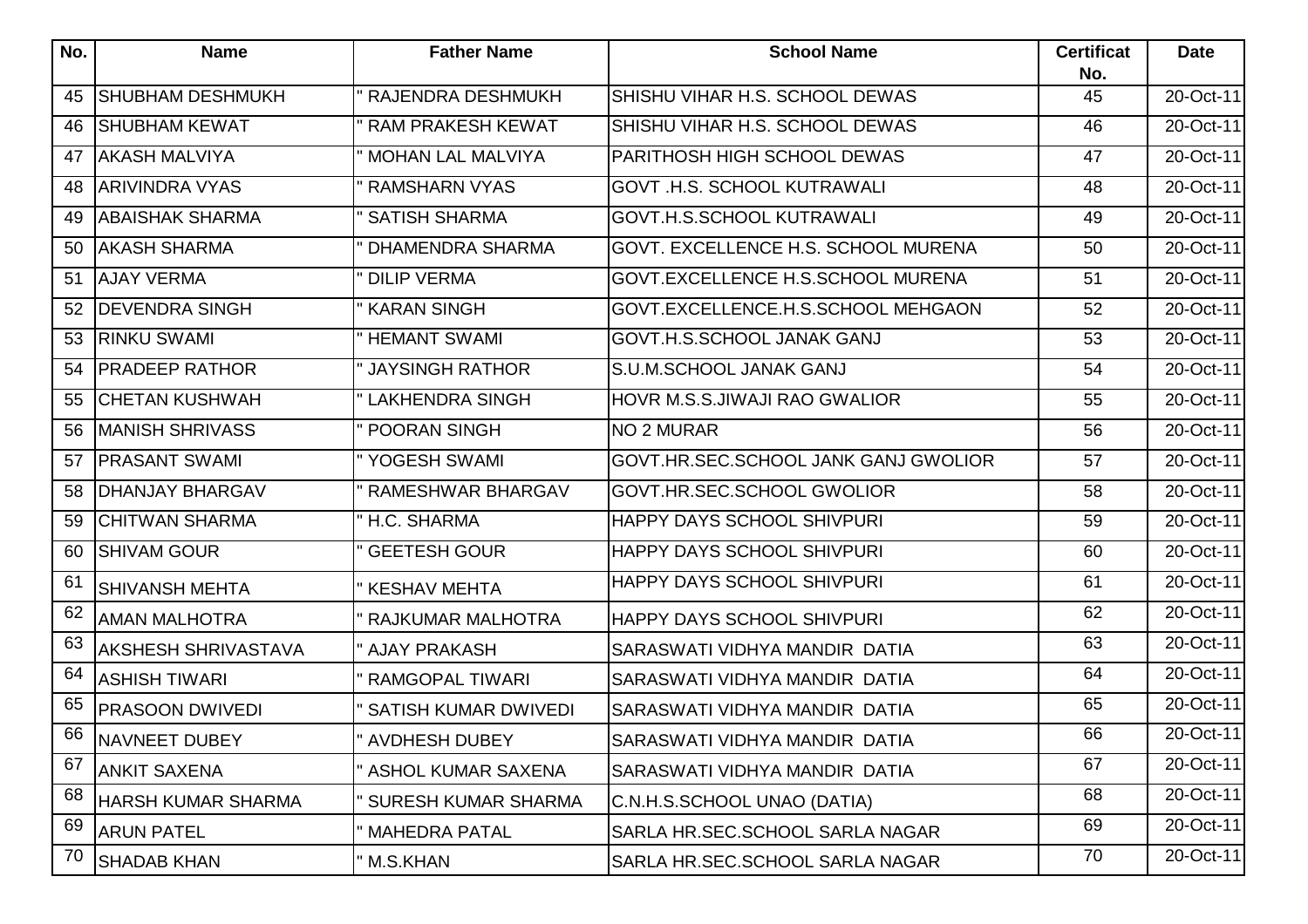| $N$ o. | <b>Name</b>                 | <b>Father Name</b>                      | <b>School Name</b>                                          | <b>Certificat</b><br>No. | <b>Date</b> |
|--------|-----------------------------|-----------------------------------------|-------------------------------------------------------------|--------------------------|-------------|
| 71     | VIPIN KUSHWAHA              | R.K.KUSHWAHA                            | SARLA HR.SEC.SCHOOL SARLA NAGAR                             | 71                       | 20-Oct-11   |
| 72     | <b>SANDEEP SINGH</b>        | R.C.SINGH                               | SARLA HR.SEC.SCHOOL SARLA NAGAR                             | 72                       | 20-Oct-11   |
| 73     | <b>AJAY KUSHWAHA</b>        | <b>VIJAY SHANKAR</b><br><b>KUSHWAHA</b> | SARLA HR.SEC.SCHOOL SARLA NAGAR                             | 73                       | 20-Oct-11   |
| 74     | <b>RANVEER SINGH</b>        | <b>RAJMANI SINGH</b>                    | GOVT.H.S.SCHOOL GUDHUWA                                     | 74                       | 20-Oct-11   |
| 75     | <b>SUBENDRA SINGH</b>       | <b>SUKHENDRA SINGH</b>                  | GOVT.H.S.SCHOOL GUDHUWA                                     | 75                       | 20-Oct-11   |
| 76     | <b>SANDEEP KUMAR SAHU</b>   | <b>RAMDAS SAHU</b>                      | GOVT.H.S.SCHOOL GUDHUWA                                     | 76                       | 20-Oct-11   |
| 77     | <b>SATENDRA SINGH</b>       | <b>NARENDRA SINGH</b>                   | GOVT.H.S.SCHOOL GUDHUWA                                     | 77                       | 20-Oct-11   |
| 78     | <b>DEEPK SINGH</b>          | <b>GORELAL SINGH</b>                    | GOVT.H.S.SCHOOL GUDHUWA                                     | 78                       | 20-Oct-11   |
| 79     | <b>PAWAN KUSHWAHA</b>       | OM PRAKASH KUSHWAHA                     | <b>GOVT.H.S.SCHOOL BABUPUR</b>                              | 79                       | 20-Oct-11   |
| 80     | <b>KAILASH KUSHWAHA</b>     | RAMKARAN KUSHWAHA                       | <b>GOVT.H.S.SCHOOL BABUPUR</b>                              | 80                       | 20-Oct-11   |
| 81     | <b>AJEET PATEL</b>          | <b>GANGADIN PATEL</b>                   | R.K.HR.SCE.SCHOOL SATNA                                     | 81                       | 20-Oct-11   |
| 82     | <b>NITIN PATEL</b>          | <b>CHHATRAPATI PATEL</b>                | ST.MICHAELS SR.SEC.SCHOOL SATNA                             | 82                       | 20-Oct-11   |
| 83     | <b>SURYA PRATAP SINGH</b>   | SATYA NARAYAN SINGH                     | ST.MICHAELS SR.SEC.SCHOOL SATNA                             | 83                       | 20-Oct-11   |
| 84     | <b>PAWAN TRIPATHI</b>       | <b>ASHOL TRIPATHI</b>                   | ST.MICHAELS SR.SEC.SCHOOL SATNA                             | 84                       | 20-Oct-11   |
| 85     | <b>R.P.VIJAY KUMAR</b>      | <b>R.RAJ KUMAR</b>                      | ST.MICHAELS SR.SEC.SCHOOL SATNA                             | 85                       | 20-Oct-11   |
| 86     | <b>RISHABH SINGH BAGHEL</b> | " LOVEKESH SINGH BAGHEL                 | ST.MICHAELS SR.SEC.SCHOOL SATNA                             | 86                       | 20-Oct-11   |
| 87     | YASH VARDHAN SINGH          | <b>NAVIN KUMAR SINGH</b>                | ST.MICHAELS SR.SEC.SCHOOL SATNA                             | 87                       | 20-Oct-11   |
| 88     | <b>PRABHU TOSHAN MISHRA</b> | <b>GANESH GOVIND MISHRA</b>             | SARASWATI KRISHNA NAGAR SATNA                               | 88                       | 20-Oct-11   |
| 89     | <b>AKASH DWIVEDI</b>        | PRADUMAN DWIVEDI                        | SARASWATI KRISHNA NAGAR SATNA                               | 89                       | 20-Oct-11   |
| 90     | <b>SHIV PRATAP SINGH</b>    | YADBANDRA SINGH                         | SARASWATI KRISHNA NAGAR SATNA                               | 90                       | 20-Oct-11   |
| 91     | <b>CHETAN JAISWAL</b>       | <b>DINESH JAISWAL</b>                   | SARASWATI KRISHNA NAGAR SATNA                               | 91                       | 20-Oct-11   |
| 92     | <b>AJAY KUMAR KUSHWAHA</b>  | <b>NARESH KUSHWAHA</b>                  | JANTA H.S.SCHOOL SATAN                                      | 92                       | 20-Oct-11   |
| 93     | <b>GANESH GUPTA</b>         | PEDHSHI LAL GUPTA                       | N.S.N.HR.SEC.SCHOOL SATNA                                   | 93                       | 20-Oct-11   |
| 94     | <b>ATUL NAMDEO</b>          | <b>SANTOSH NAMDEO</b>                   | N.S.N.HR.SEC.SCHOOL SATNA                                   | 94                       | 20-Oct-11   |
| 95     | <b>SANGAM SINGH</b>         | <b>SWAMI DEEN YADAV</b>                 | SADGURU PUBLIC HR.SEC.CSHOOL JANKIKUND<br><b>CHITRAKOOT</b> | 95                       | 20-Oct-11   |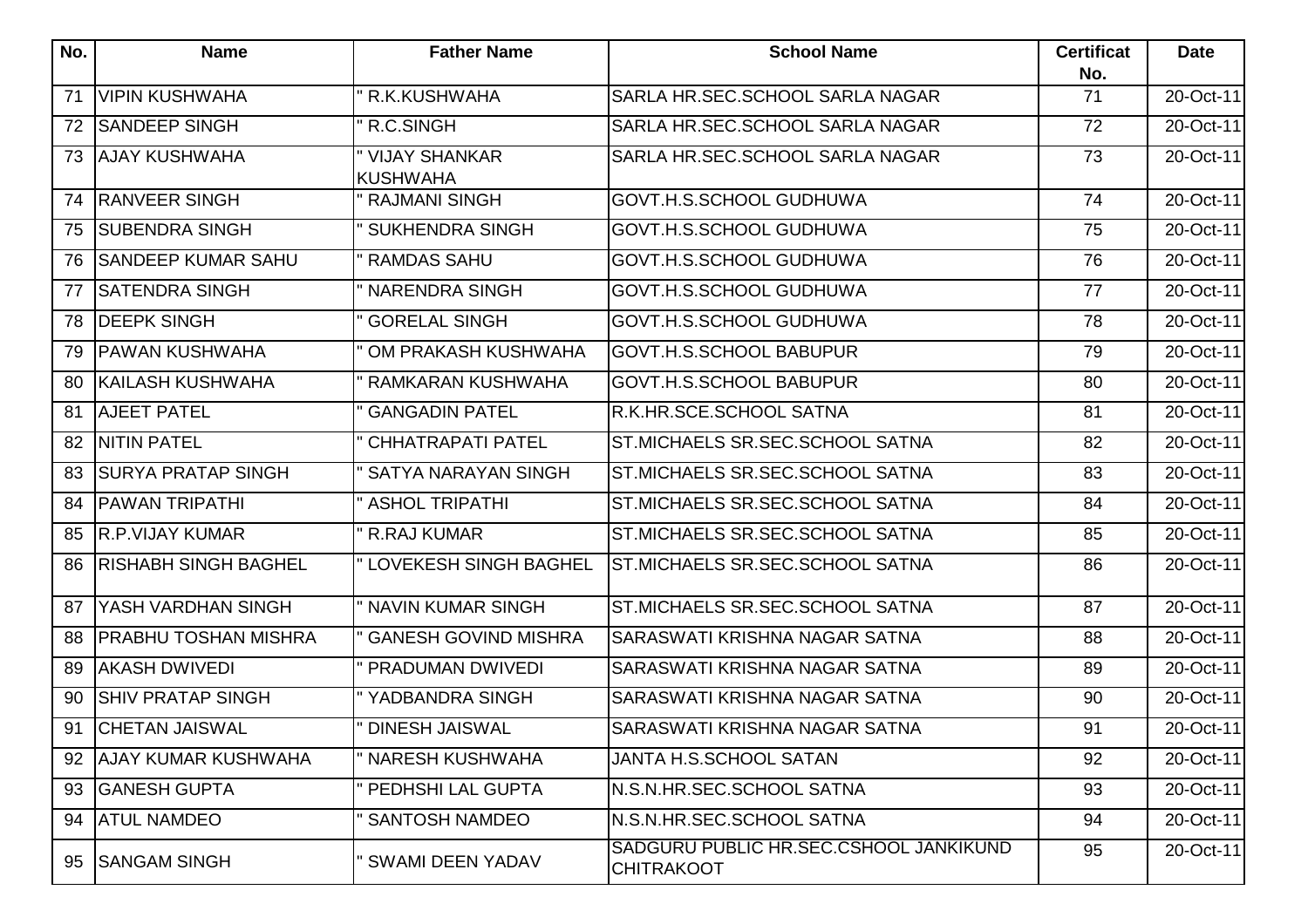| No. | <b>Name</b>                | <b>Father Name</b>         | <b>School Name</b>                                             | <b>Certificat</b><br>No. | <b>Date</b>             |
|-----|----------------------------|----------------------------|----------------------------------------------------------------|--------------------------|-------------------------|
|     |                            |                            |                                                                | 96                       | 20-Oct-11               |
| 96  | <b>UMESH KUMAR DWIVEDI</b> | <b>MUNNILAL DWIVEDI</b>    | VIDYADHAM JR.SCHOOL JANKIKUND CHITRAKOOT                       |                          |                         |
| 97  | <b>SHUBHAM MISHRA</b>      | DHARMENDRA MISHRA          | VIDYADHAM JR.SCHOOL JANKIKUND CHITRAKOOT                       | 97                       | $\overline{20}$ -Oct-11 |
| 98  | <b>AMIT PANDEY</b>         | <b>TULSI DAS PANDEY</b>    | VIDYADHAM JR.SCHOOL JANKIKUND CHITRAKOOT                       | 98                       | 20-Oct-11               |
| 99  | <b>SACHIN SEN</b>          | <b>SWAMI LAL SEN</b>       | SINDHU VIDYA MANDIR SATNA                                      | 99                       | 20-Oct-11               |
| 100 | <b>PRATHAM GUPTA</b>       | <b>VINOD KUMAR GUPTA</b>   | SINDHU VIDYA MANDIR SATNA                                      | 100                      | 20-Oct-11               |
|     | 101 SANJAY SINGH           | <b>JTIENDRA SINGH</b>      | PRIYAMVADA BIRLA HR.SEC.SCHOOL SATNA                           | 101                      | 20-Oct-11               |
| 102 | <b>MRITYUNJAY TIWARI</b>   | <b>KRISHNA TIWARI</b>      | <b>BHARATIYA VIDYA BHAVANSPRISM SCHOOL</b><br><b>MANKAHARI</b> | 102                      | 20-Oct-11               |
|     | 103 RAVENDRA TIRPATI       | <b>HARI PARDAD TIRPATI</b> | PRIYAMVADA BIRLA HR.SEC.SCHOOL SATNA                           | 103                      | 20-Oct-11               |
|     | 104 MYNAK SONKER           | <b>ASHOK SANKER</b>        | ST.MICHAELS SR.SEC.SCHOOL SATNA                                | 104                      | 20-Oct-11               |
|     | 105 RAVI SONI              | <b>HARISCHARND SONI</b>    | SINDHU HR.SEC.SCHOOL STANA                                     | 105                      | 20-Oct-11               |
|     | 106 SANJAY SHUKLA          | <b>INDRA KUMAR SHUKLA</b>  | GOVT.HR.SEC.SCHOOL MARTEND NO 3 REWA                           | 106                      | 20-Oct-11               |
| 107 | MANMOHAN RAWAT             | <b>HEERA LAL RAWAT</b>     | GOVT.HR.SEC.SCHOOL MARTEND NO 3 REWA                           | 107                      | 20-Oct-11               |
| 108 | <b>AMAR KUMAR SAKET</b>    | <b>MUNNA LAL SAKET</b>     | GOVT.MARTEND NO 2 HR.SEC.SCHOOL REWA                           | 108                      | 20-Oct-11               |
|     | 109 RAVI LAL SAKET         | <b>HARI BANSH PARSAD</b>   | GOVT.DIV.RES.S.C.HR.SEC.SCHOOL REWA                            | 109                      | 20-Oct-11               |
|     | 110 PIYUSH KUMAR SAKET     | SHIVACHARAN PARSAD         | GOVT.DIV.RES.S.C.HR.SEC.SCHOOL REWA                            | 110                      | 20-Oct-11               |
|     | 111 ANKIT KUMAR GAUTAM     | <b>BUDDHSEN GAUTAM</b>     | GOVT.BOYS.H.S.SCHOOL BAIKUNTHPUR, REWA                         | 111                      | 20-Oct-11               |
|     | 112 VIKASH MISHRA          | <b>RAJESHWAR MISHRA</b>    | GOVT.HR.SEC.SCHOOL BARAON                                      | 112                      | 20-Oct-11               |
|     | 113 RAJESH KUMAR PATEL     | <b>NNDKUMAR PATEL</b>      | GOVT.HR.SEC.SCHOOL BARAON                                      | 113                      | 20-Oct-11               |
|     | 114 SOMNATH MUKHERJEE      | ABHIJEET MUKHERJEE         | R.S.B.SCHOOL MADAN MAHAL JABALPUR                              | 114                      | 20-Oct-11               |
|     | 115 DEEPK RAO              | <b>MOHAN LAL RAO</b>       | R.S.B.SCHOOL MADAN MAHAL JABALPUR                              | 115                      | 20-Oct-11               |
|     | 116 ANIKET JAIN            | <b>KISHOR JAIN</b>         | TRIBHUVAN DAS MALPANI H.S.SCHOOL JABALPUR                      | 116                      | 20-Oct-11               |
| 117 | <b>DEVISH MRKAM</b>        | <b>DHRMENDRA SINGH</b>     | GOVT.DIV.RESI.SCHOOL SHARDA NAGAR RANGHI<br><b>JABALPUR</b>    | 117                      | 20-Oct-11               |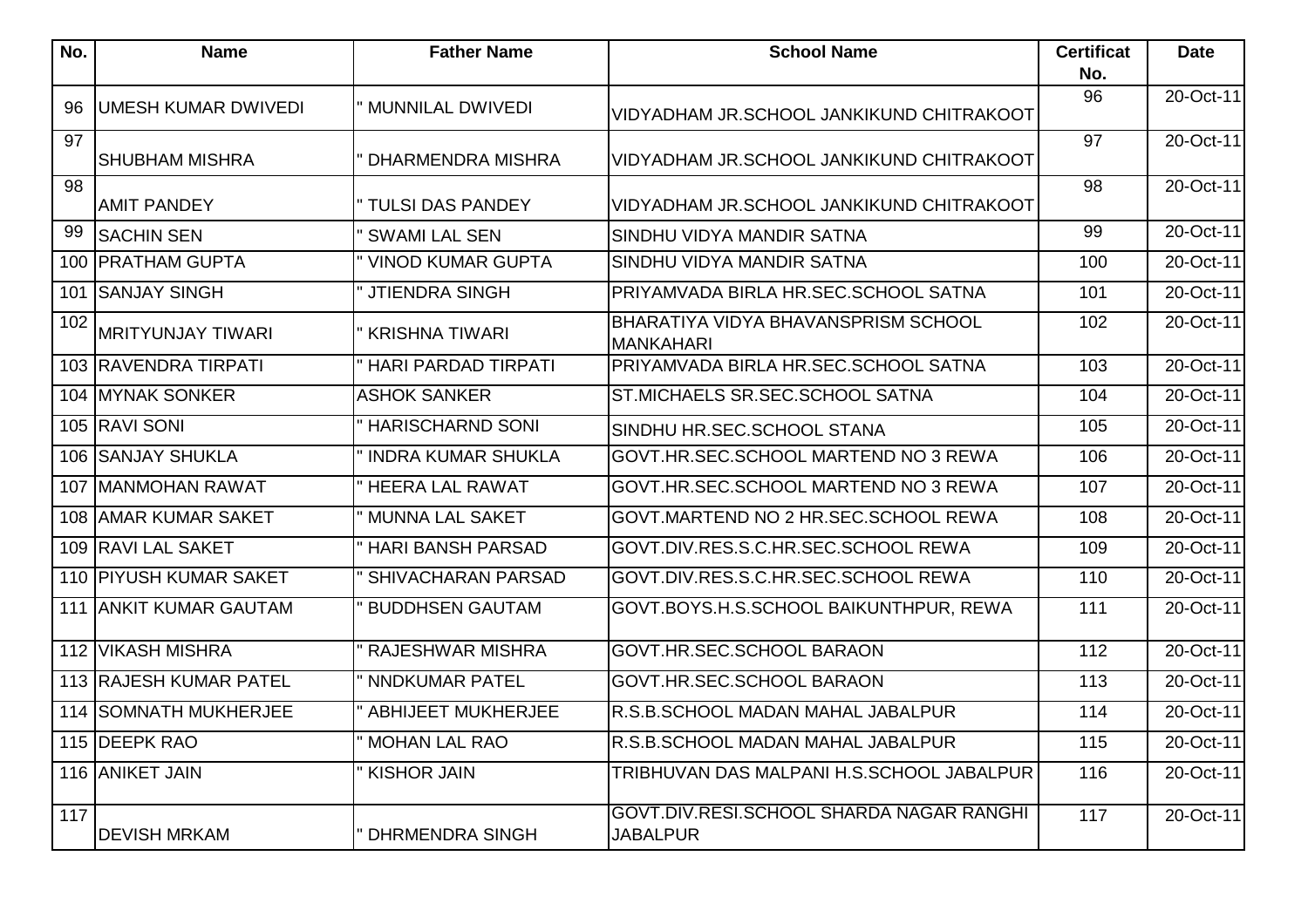| No. | <b>Name</b>                | <b>Father Name</b>          | <b>School Name</b>                                                     | <b>Certificat</b><br>No. | <b>Date</b> |
|-----|----------------------------|-----------------------------|------------------------------------------------------------------------|--------------------------|-------------|
| 118 | <b>HEMANT KUMAR BAGRI</b>  | " NARESH BAGRI              | GOVT.DIV.RESI.SCHOOL SHARDA NAGAR RANGHI<br><b>JABALPUR</b>            | 118                      | 20-Oct-11   |
| 119 | <b>RAHUL UKE</b>           | <b>RAMESH UKE</b>           | GOVT.DIV.RESI.SCHOOL SHARDA NAGAR RANGHI<br><b>JABALPUR</b>            | 119                      | 20-Oct-11   |
| 120 | <b>MANISH SHRINAG</b>      | <b>SHIV PARSAD SHRINAG</b>  | GOVT.DIV.RESI.SCHOOL SHARDA NAGAR RANGHI<br><b>JABALPUR</b>            | 120                      | 20-Oct-11   |
| 121 | <b>SATENDRA ZHARIYA</b>    | <b>SMNULAL ZHARIYA</b>      | GOVT.DIV.RESI.SCHOOL SHARDA NAGAR RANGHI<br><b>JABALPUR</b>            | 121                      | 20-Oct-11   |
| 122 | <b>SAURABH NAGBANSHI</b>   | <b>SHUKHA DAYAL</b>         | GOVT.DIV.RESI.SCHOOL SHARDA NAGAR RANGHI<br><b>JABALPUR</b>            | 122                      | 20-Oct-11   |
| 123 | <b>ABHISAHK SUNMORIYA</b>  | " ASHOK SUNMORIYA           | GOVT.DIV.RESI.SCHOOL SHARDA NAGAR RANGHI<br><b>JABALPUR</b>            | 123                      | 20-Oct-11   |
| 124 | <b>HIMANSU DOLEKER</b>     | " LT.SURAJ DOLEKER          | GOVT.DIV.RESI.SCHOOL SHARDA NAGAR RANGHI<br><b>JABALPUR</b>            | 124                      | 20-Oct-11   |
|     | 125 GAYENDRA SINGH UEKY    | <b>DEVENDEA SINGH</b>       | GOVT.DIV.RESI.SCHOOL SHARDA NAGAR RANGHI<br><b>JABALPUR</b>            | 125                      | 20-Oct-11   |
|     | 126 IGAGAN SINGH JABRIYA   | <b>MNARAM JABRIYA</b>       | GOVT.DIV.RESI.SCHOOL SHARDA NAGAR RANGHI<br><b>JABALPUR</b>            | 126                      | 20-Oct-11   |
|     | 127 RAJESH DHERIYA         | RAMPARSAD DHERIYA           | GOVT.DIV.RESI.SCHOOL SHARDA NAGAR RANGHI<br><b>JABALPUR</b>            | 127                      | 20-Oct-11   |
|     | 128 HARIOM DHERIYA         | <b>REWARAM DHERIYA</b>      | GOVT.DIV.RESI.SCHOOL SHARDA NAGAR RANGHI<br><b>JABALPUR</b>            | 128                      | 20-Oct-11   |
| 129 | <b>TAMAS PRADHAN</b>       | <b>SURESH KUMAR PRADHAN</b> | <b>GURU GOBIND SINGH KHALSHA H.S.SCHOOL</b><br>MARATAL JABALPUR        | 129                      | 20-Oct-11   |
| 130 | <b>RITIK GUTAM</b>         | <b>SUMDATT GUTAM</b>        | <b>GURU GOBIND SINGH KHALSHA H.S.SCHOOL</b><br><b>MARATAL JABALPUR</b> | 130                      | 20-Oct-11   |
|     | <b>131 ISWPNIL TIRVADI</b> | SURENDRA TIRVADI            | <b>GURU GOBIND SINGH KHALSHA H.S.SCHOOL</b><br><b>MARATAL JABALPUR</b> | 131                      | 20-Oct-11   |
|     | 132 AKSHAY PANDEY          | " AJAY PANDEY               | SARASWATI SHIKSHA MANDIR MADAN MAHAL<br><b>JABALPUR</b>                | 132                      | 20-Oct-11   |
|     | 133 ADTIYA TIWARI          | " PARASHRAM TIWARI          | R.S.BELA SINGH H.S.SCHOOL MADANMAHAL<br><b>JABALPUR</b>                | 133                      | 20-Oct-11   |
|     | 134 AMIT MEHRA             | " JAYRAM MEHRA              | R.S.BELA SINGH H.S.SCHOOL MADANMAHAL<br><b>JABALPUR</b>                | 134                      | 20-Oct-11   |
|     | 135 SAGAR JUZOOTIYA        | SHYAM LAL JUZOOTIYA         | R.S.BELA SINGH H.S.SCHOOL MADANMAHAL<br>JABALPUR                       | 135                      | 20-Oct-11   |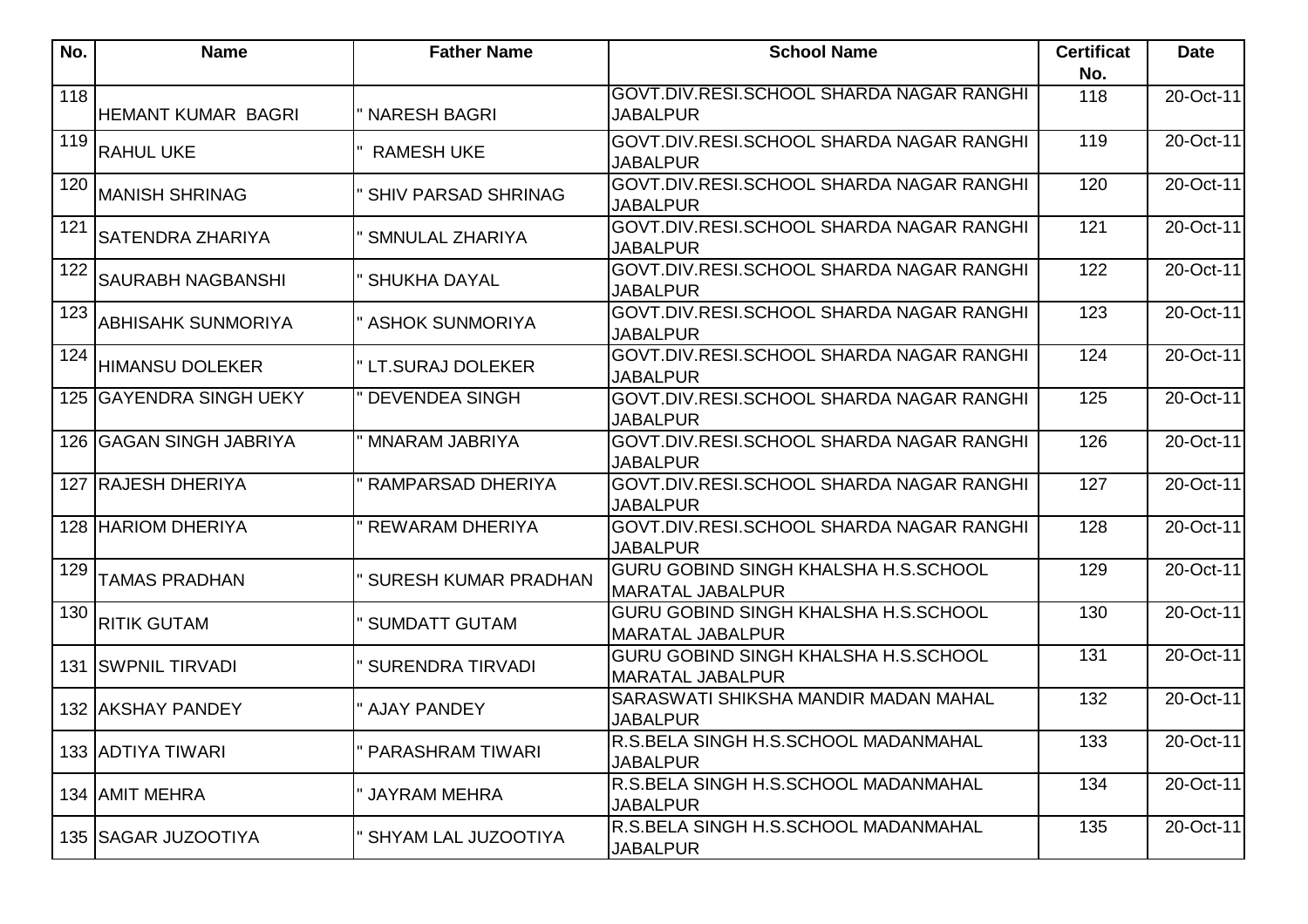| No. | <b>Name</b>                   | <b>Father Name</b>     | <b>School Name</b>                                      | <b>Certificat</b> | <b>Date</b> |
|-----|-------------------------------|------------------------|---------------------------------------------------------|-------------------|-------------|
|     |                               |                        |                                                         | No.               |             |
|     | 136 IHARIHAR KORI             | ' KHUBCHAND KORI       | R.S.BELA SINGH H.S.SCHOOL MADANMAHAL<br>JABALPUR        | 136               | 20-Oct-11   |
|     | <b>137 KEMLESH KUCHWAHA</b>   | ' ASHOK KUCHWAHA       | BHARAT JOYTI HR.SEC.SCHOOL LALIPUR MANDLA               | 137               | 20-Oct-11   |
|     | 138 HEMCHAND HARDAHA          | <b>GULAB PARSAD</b>    | BHARAT JOYTI HR.SEC.SCHOOL LALIPUR MANDLA               | 138               | 20-Oct-11   |
|     | 139 INITIN RAI                | <b>RAMESH RAI</b>      | BHARAT JOYTI HR.SEC.SCHOOL LALIPUR MANDLA               | 139               | 20-Oct-11   |
|     | <b>140 IRAVI KUMAR PERTE</b>  | <b>MAHESH PARTE</b>    | GOVT.HR.SEC.NO 2 MANDLA                                 | 140               | 20-Oct-11   |
| 141 | <b>SANKET MISHRA</b>          | <b>SHARAD MISHRA</b>   | <b>GOVT EXCELLNEC.H.S.SCHOOL BARGHAT</b>                | 141               | 20-Oct-11   |
|     | 142 PARAS JAISWAL             | NARANDRA JAISWAL       | <b>GOVT EXCELLNEC.H.S.SCHOOL BARGHAT</b>                | 142               | 20-Oct-11   |
|     | <b>143 JANKIT YADAV</b>       | KODU LAL YADAV         | <b>GOVT.HR.SEC.SCHOOL CHHINDA</b>                       | 143               | 20-Oct-11   |
|     | 144 AMAN RAI                  | <b>DILIP RAI</b>       | <b>GOVT.HR.SEC.SCHOOL CHHINDA</b>                       | 144               | 20-Oct-11   |
|     | <b>145 SHEKH ALIM MANSURI</b> | RASID MANSURI          | GOVT.HR.SEC.SCHOOL CHHINDA                              | 145               | 20-Oct-11   |
|     | 146 BHORAJ SHIVEDI            | <b>BHOGVAT SHIVEDI</b> | <b>GOVT.HR.SEC.SCHOOL CHHINDA</b>                       | 146               | 20-Oct-11   |
|     | 147 ISHUBHAM DAHIYA           | NARAYAN DAHIYA         | TRIBHUVAN DAS MALPANI H.S.SCHOOL JABALPUR               | 147               | 20-Oct-11   |
|     | 148 PRIYANKUR SHUKLA          | " LT VIVEK SHUKLA      | SARASWATI SHIKSHA MANDIR MADAN MAHAL<br><b>JABALPUR</b> | 148               | 20-Oct-11   |

## **RAJYA PURASKAR AWARD LIST YEAR 2011-12 GUIDE SECTION**

| No. | <b>Name</b>            | <b>Father Name</b>         | <b>School Name</b>                        | <b>Certificat</b> | <b>Date</b> |
|-----|------------------------|----------------------------|-------------------------------------------|-------------------|-------------|
|     |                        |                            |                                           | No.               |             |
|     | <b>KU SHOBHA YADAV</b> | ISHRI SHIV BARAN YADAV     | IST. FRANCIS HR. SEC. SCHOOL BHOPAL       |                   | 20-Oct-11   |
|     | <b>CHANCHAL RANA</b>   | PRAKASH CHAND RANA         | IST. FRANCIS HR. SEC. SCHOOL BHOPAL       |                   | 20-Oct-11   |
| 3   | ' SADAF KHAN           | ". HAMEED KHAN             | IST. FRANCIS HR. SEC. SCHOOL BHOPAL       |                   | 20-Oct-11   |
|     | ' SHIVANI YADAV        | <b>RAJESH YADAV</b>        | ST. FRANCIS HR. SEC. SCHOOL BHOPAL        | 4                 | 20-Oct-11   |
| 5   | <b>SHRUTI DIXIT</b>    | <b>KUMAR DIXIT</b>         | ST. FRANCIS HR. SEC. SCHOOL BHOPAL        | 5                 | 20-Oct-11   |
| 6   | PRIYA MALVIYA          | <b>KAMLESH MALVIYA</b>     | IST. THERESA'S GIRL H.S. SCHOOL           | 6                 | 20-Oct-11   |
|     | <b>RANI MEHRA</b>      | <b>BHAGVAN SINGH MEHRA</b> | GOVT. DIV.RES. SCHOOL KATARA HILLS BHOPAL |                   | 20-Oct-11   |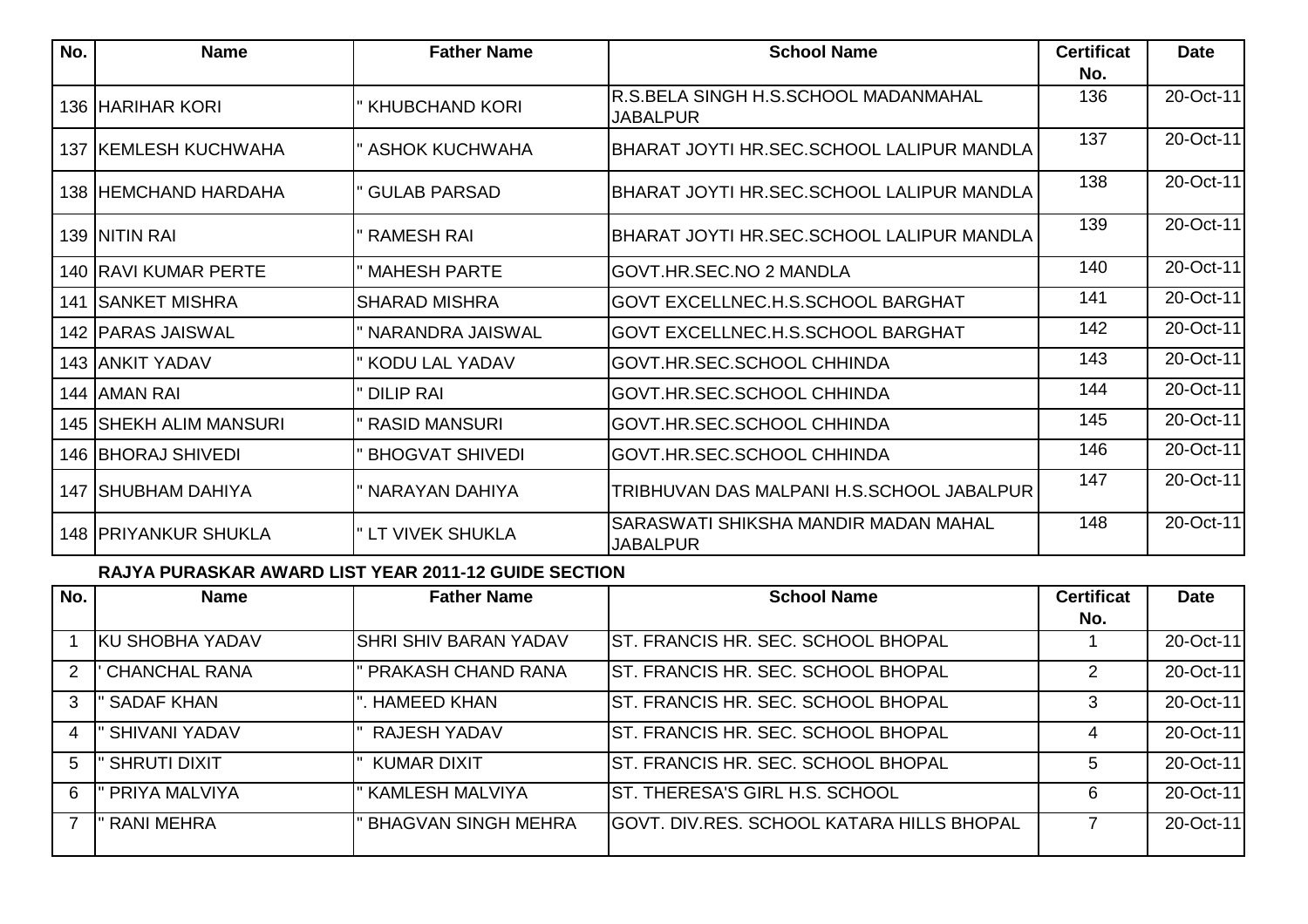| No. | <b>Name</b>               | <b>Father Name</b>                        | <b>School Name</b>                                      | <b>Certificat</b> | <b>Date</b>  |
|-----|---------------------------|-------------------------------------------|---------------------------------------------------------|-------------------|--------------|
| 8   | <b>KIRAN BADORIYA</b>     | DEVKARAN BADORIYA                         | GOVT. DIV.RES. SCHOOL KATARA HILLS BHOPAL               | No.<br>8          | 20-Oct-11    |
|     |                           |                                           |                                                         |                   |              |
| 9   | <b>SUDHA CHOURE</b>       | RAMCHANDRA CHOURE                         | GOVT. DIV.RES. SCHOOL KATARA HILLS BHOPAL               | 9                 | 20-Oct-11    |
| 10  | <b>SAPNA SURYAVANSHI</b>  | <b>KALYAN SINGH</b><br><b>SURYAVANSHI</b> | GOVT. DIV.RES. SCHOOL KATARA HILLS BHOPAL               | 10                | 20-Oct-11    |
| 11  | " HEMA MATHUR             | <b>RAM NATH MATHUR</b>                    | GOVT. M.L.B. GIRL SCHOOL                                | 11                | 20-Oct-11    |
| 12  | " JYOTI SAVITA            | <b>TEJSINGH SAVITA</b>                    | S. GAJRA RAJA K.U.M.V.                                  | 12                | 20-Oct-11    |
| 13  | DEVANGNA RAJAWAT          | <b>OMENDRA RAJAWAT</b>                    | SHRI SHARDA VIDYA PEETH GWALIOR                         | 13                | 20-Oct-11    |
| 14  | <b>NISHA SINGH</b>        | <b>SOMVEER SINGH</b>                      | SHRI SHARDA VIDYA PEETH GWALIOR                         | 14                | 20-Oct-11    |
| 15  | <b>UPASANA SHANKWAR</b>   | <b>KESEVDAS SHANKWAR</b>                  | GOVT.SC.SHIKSHA SANSDHAN G.REC.HOSTEL<br><b>GWOLIOR</b> | 15                |              |
| 16  | PRASHIKA DUA              | <b>NAVEEN DUA</b>                         | <b>HAPPY DAYS SCHOOL SHIVPURI</b>                       | 16                | 20-Oct-11    |
| 17  | RATIKA BHARDWAJ           | <b>RAJESH BHARDWAJ</b>                    | <b>HAPPY DAYS SCHOOL SHIVPURI</b>                       | 17                | 20-Oct-11    |
| 18  | PURVA GOSWAMI             | <b>SOM PRAKASH GOSWAMI</b>                | <b>SARASWATI IDHYA MANDIR</b>                           | 18                | 20-Oct-11    |
| 19  | <b>JAGRITI GUPTA</b>      | <b>MAHESH GUPTA</b>                       | SARASWATI IDHYA MANDIR                                  | 19                | 20-Oct-11    |
| 20  | <b>MONIKA SHRIVASTAVA</b> | <b>RAM KUMAR SHRIVASTAVA</b>              | <b>SARASWATI IDHYA MANDIR</b>                           | 20                | 20-Oct-11    |
| 21  | <b>DEEPIKA DIXIT</b>      | <b>RAJKUMAR DIXIT</b>                     | GOVT. M.L.B. H.S. SCHOOL BHIND                          | 21                | 20-Oct-11    |
| 22  | " JYOTI SINGH TOMAR       | <b>TOMAR</b>                              | DHIRANDRA PRATAP SINGH GOVT. G.H.S. SCHOOL LAHAR BHIND  | 22                | 20-Oct-11    |
| 23  | <b>DAMINI SHARMA</b>      | <b>BANWARI SHARMA</b>                     | <b>GOVT. M.L.B. GIRL SCHOOL MORENA</b>                  | 23                | 20-Oct-11    |
| 24  | <b>CHANDANEE LAKARA</b>   | <b>SUDARESAN LAKARA</b>                   | GOVT. S.K. GIRLS H.S. SCHOOL                            | 24                | 20-Oct-11    |
| 25  | " JYOTI RAJAK             | <b>SHYAMLAL RAJAK</b>                     | GOVT. S.K. GIRLS H.S. SCHOOL                            | 25                | 20-Oct-11    |
| 26  | <b>DEEKSHA VERMA</b>      | <b>SOMNATH VERMA</b>                      | GOVT. S.K. GIRLS H.S. SCHOOL                            | 26                | 20-Oct-11    |
|     | 27   PRABHA GAUTAM        | " RAJESH GAUTAM                           | <b>GOVT. GIRLS H.S. SCHOOL SATNA</b>                    | $\overline{27}$   | $20$ -Oct-11 |
| 28  | " JYOTSNA TRIPATHI        | <b>HERAMAN TRIPATHI</b>                   | <b>GOVT. GIRLS H.S. SCHOOL SATNA</b>                    | 28                | 20-Oct-11    |
| 29  | DEEPA GARG                | <b>INDRA JEET GARG</b>                    | GOVT. GIRLS H.S. SCHOOL SATNA                           | 29                | 20-Oct-11    |
| 30  | <b>DISHA GUPTA</b>        | <b>SHYAM SUNDER GUPTA</b>                 | <b>GOVT. GIRLS H.S. SCHOOL SATNA</b>                    | 30                | 20-Oct-11    |
| 31  | " POORVI PAWAR            | <b>SUNIL PAWAR</b>                        |                                                         | 31                |              |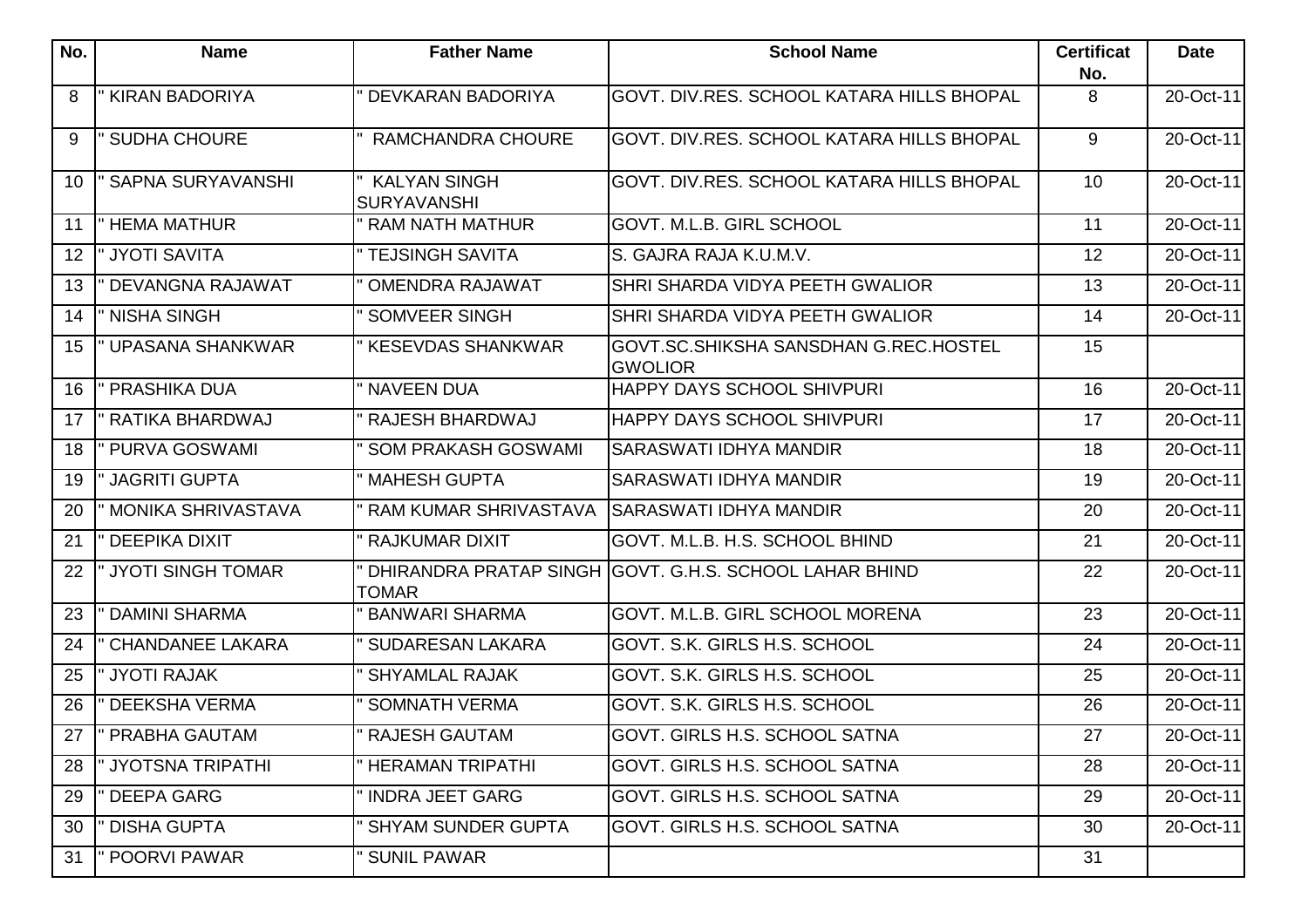| No. | <b>Name</b>                 | <b>Father Name</b>                       | <b>School Name</b>                      | <b>Certificat</b><br>No. | <b>Date</b> |
|-----|-----------------------------|------------------------------------------|-----------------------------------------|--------------------------|-------------|
| 32  | <b>SARITA TIWARI</b>        | R.S. TIWARI                              | SARLA H.S.SCHOOL SARLA NAGAR            | 32                       | 20-Oct-11   |
| 33  | <b>RUPA VISHWAKARMA</b>     | <b>BHOLE DAYAL</b><br><b>VISHWAKARMA</b> | SARLA H.S.SCHOOL SARLA NAGAR            | 33                       | 20-Oct-11   |
| 34  | " KAJAL RAI                 | <b>DINESH RAI</b>                        | R.K.H.S. SCHOOL SATNA                   | 34                       | 20-Oct-11   |
| 35  | <b>ARTI PATEL</b>           | D.P. PATEL                               | R.K.H.S. SCHOOL SATNA                   | 35                       | 20-Oct-11   |
| 36  | <b>NISHA KUMAWAT</b>        | <b>SURESH KUMAWAT</b>                    | SARDA MATH (HOLKAR GROUP)               | 36                       | 20-Oct-11   |
| 37  | <b>RADHIKA SARRAF</b>       | <b>INDRA DAMAN SARRAF</b>                | NEW FATHER ANGEL (HOLKAR GROUP)         | 37                       | 20-Oct-11   |
| 38  | YASHASVI LONDHE             | <b>ANAND LONDHE</b>                      | GOVT. GIRLS H.S. SCHOOL (HOLKER GROUP)  | 38                       | 20-Oct-11   |
| 39  | <b>JAYSHREE KUMARE</b>      | <b>BHAGWAN DAS KUMARE</b>                | GOVT. GIRLS H.S. SCHOOL (HOLKER GROUP)  | 39                       | 20-Oct-11   |
| 40  | <b>REKHA SELIYA</b>         | <b>GOPAL DAS SELIYA</b>                  | GOVT. GIRLS H.S. SCHOOL (HOLKER GROUP)  | 40                       | 20-Oct-11   |
| 41  | <b>MILAN RASHINKAR</b>      | <b>GORKHANAT RASHINKAR</b>               | GOVT, G.H.S. SCHOOL                     | 41                       | 20-Oct-11   |
| 42  | <b>VAIDEHI PAROLKAR</b>     | <b>SUBASH PAROLKAR</b>                   | GOVT. G.H.S. SCHOOL                     | 42                       | 20-Oct-11   |
| 43  | " LAXMI VERMA               | <b>INDERPAL VERMA</b>                    | GOVT. G.H.S. SCHOOL                     | 43                       | 20-Oct-11   |
| 44  | <b>VIBHUTHI AGNIHOTRI</b>   | SUSHIL KUMAR AGNIHOTRI                   | GOVT. GIRLS H.S. SCHOOL (HOLKER GROUP)  | 44                       | 20-Oct-11   |
| 45  | <b>VANDANA THAKUR</b>       | VINOD THAKUR                             | SHRI K.B. PATEL GUJ. GILRS H.SS SCHOOL  | 45                       | 20-Oct-11   |
| 46  | <b>NEHA GOHIL</b>           | <b>KANTILAL GOHIL</b>                    | SHRI K.B. PATEL GUJ. GILRS H.SS SCHOOL  | 46                       | 20-Oct-11   |
| 47  | " LUBNA CHERIAN             | <b>CHERIAN THOMAS</b>                    | R.S.B.S. MADAN MAHAL JABALPUR           | 47                       | 20-Oct-11   |
| 48  | <b>SATYA DWIVEDI</b>        | PRATHVI RAJ DWIVEDI                      | R.S.B.S. MADAN MAHAL JABALPUR           | 48                       | 20-Oct-11   |
| 49  | " VARSHA TAMIYA             | MUNNA LAL TAMIYA                         | R.S.B.S. MADAN MAHAL JABALPUR           | 49                       | 20-Oct-11   |
| 50  | <b>VAISHALI VISHWAKARMA</b> | <b>VINOD VISHWAKARMA</b>                 | R.S.B.S. MADAN MAHAL JABALPUR           | 50                       | 20-Oct-11   |
| 51  | <b>HARSHITA DARGAN</b>      | " VINAY DARGAN                           | R.S.B.S. MADAN MAHAL JABALPUR           | 51                       | 20-Oct-11   |
| 52  | <b>TANU THAKUR</b>          | <b>RAMASH SINGH THAKUR</b>               | M.L.B.S. SCHOOL JABALPUR                | 52                       | 20-Oct-11   |
| 53  | " RUCHITA GOHIL             | PRAVEEN KUMAR GOHIL                      | M.L.B.S. SCHOOL JABALPUR                | 53                       | 20-Oct-11   |
| 54  | <b>RICKEY UIKEY</b>         | <b>SHIVRAI SINGH UIKEYA</b>              | M.L.B.S. SCHOOL JABALPUR                | 54                       | 20-Oct-11   |
| 55  | <b>UMA RAO</b>              | <b>MOHAN LAL RAO</b>                     | SHRI GURU NANAK MISSION SCHOOL JABALPUR | 55                       | 20-Oct-11   |
| 56  | <b>SHWETA RAO</b>           | <b>SADAN RAO</b>                         | SHRI GURU NANAK MISSION SCHOOL JABALPUR | 56                       | 20-Oct-11   |